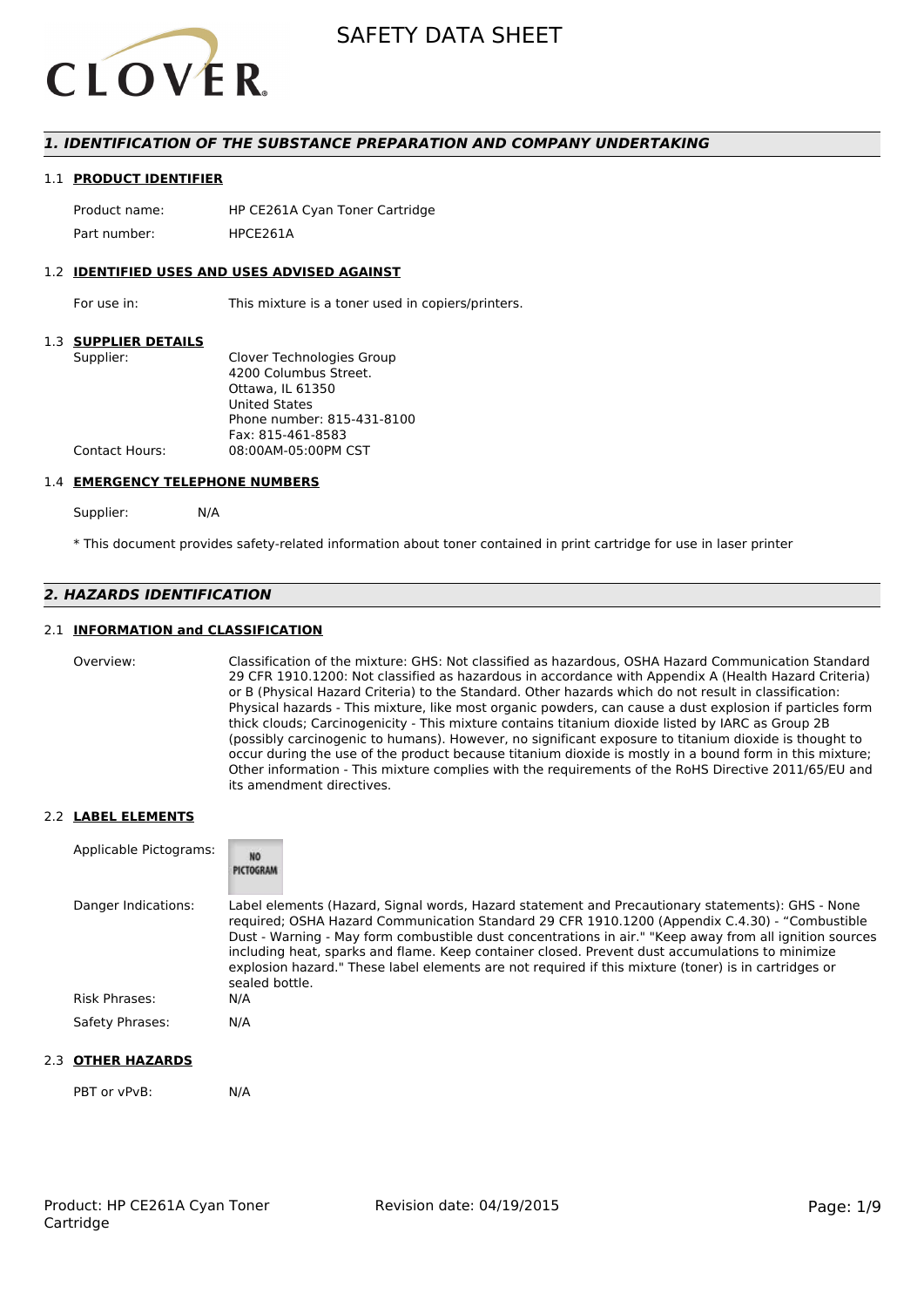

# *3. COMPOSITION / INFORMATION ON INGREDIENTS*

| Ingredients                   | <b>CAS number</b>   | Weight % | <b>OSHA</b><br><b>PEL</b> | <b>ACGIH</b><br><b>TLV</b> | Other                                                                                                                                                                                                                                                                                                                                                                         |
|-------------------------------|---------------------|----------|---------------------------|----------------------------|-------------------------------------------------------------------------------------------------------------------------------------------------------------------------------------------------------------------------------------------------------------------------------------------------------------------------------------------------------------------------------|
| Styrene acrylate<br>copolymer | <b>TRADE SECRET</b> | 70-90    |                           |                            | TSCA listed/exempted: Yes                                                                                                                                                                                                                                                                                                                                                     |
| Wax                           | <b>TRADE SECRET</b> | $5 - 15$ |                           |                            | TSCA listed/exempted: Yes                                                                                                                                                                                                                                                                                                                                                     |
| Pigment                       | <b>TRADE SECRET</b> | $3-10$   |                           |                            | TSCA listed/exempted: Yes                                                                                                                                                                                                                                                                                                                                                     |
| Amorphous silica              | 7631-86-9           | $<$ 5    |                           |                            | TSCA listed/exempted: Yes                                                                                                                                                                                                                                                                                                                                                     |
| Titanium dioxide              | 13463-67-7          | $<$ 1    |                           |                            | TSCA listed/exempted: Yes. Refer<br>to Section 8 for the exposure limits<br>and Section 11 for toxicological<br>information. All the substances in<br>this mixture are listed or exempted<br>in the inventory of TSCA (USA),<br>AICS (Australia), DSL (Canada),<br>IECSC (China), EINECS/ELINCS (EU),<br>ENCS (Japan), KECI (Korea), PICCS<br>(Philippines) and ECN (Taiwan). |

The Full Text for all R-Phrases are Displayed in Section 16

# **COMPOSITION COMMENTS**

The Data Shown is in accordance with the latest Directives. This section provides composition information for the toner powder contained in specially designed container inside of the print cartridge.

### *4. FIRST-AID MEASURES*

#### 4.1 **FIRST AID MEASURES**

### 4.1.1 **FIRST AID INSTRUCTIONS BY RELEVANT ROUTES OF EXPOSURE**

| Inhalation:   | Provide fresh air immediately. If symptoms occur, seek medical advice.                                                                                |
|---------------|-------------------------------------------------------------------------------------------------------------------------------------------------------|
| Eye contact:  | Do not rub eyes. Immediately rinse with plenty of clean running water until particles are washed<br>out. If irritation persists, seek medical advice. |
| Skin contact: | Wash out particles with plenty of water and soap. If irritation develops, seek medical advice.                                                        |
| Ingestion:    | Clean mouth out with water. Drink several glasses of water. If sickness develops, seek medical<br>advice.                                             |

#### 4.1.2 **ADDITIONAL FIRST AID INFORMATION**

| Additional first aid information:     | N/A                                                                                                                                                                        |
|---------------------------------------|----------------------------------------------------------------------------------------------------------------------------------------------------------------------------|
| Immediate Medical Attention Required: | Immediate medical attention may be required in the unlikely event of extreme<br>inhalation, eye contact or unusual reaction due to physical idiosyncrasy of the<br>person. |

#### 4.2 **SYMPTOMS AND EFFECTS**

Acute Symptoms from Exposure: Eye contact: Irritation may occur by mechanical abrasion. Skin contact: Minimal skin irritation may occur. Inhalation: Slight irritation of respiratory tract may occur with exposure to large amount of toner dust. Ingestion: Ingestion is an unlikely route of entry under normal conditions of use. Delayed Symptoms from Exposure: N/A

### 4.3 **IMMEDIATE SPECIAL TREATMENT OR EQUIPMENT REQUIRED**

N/A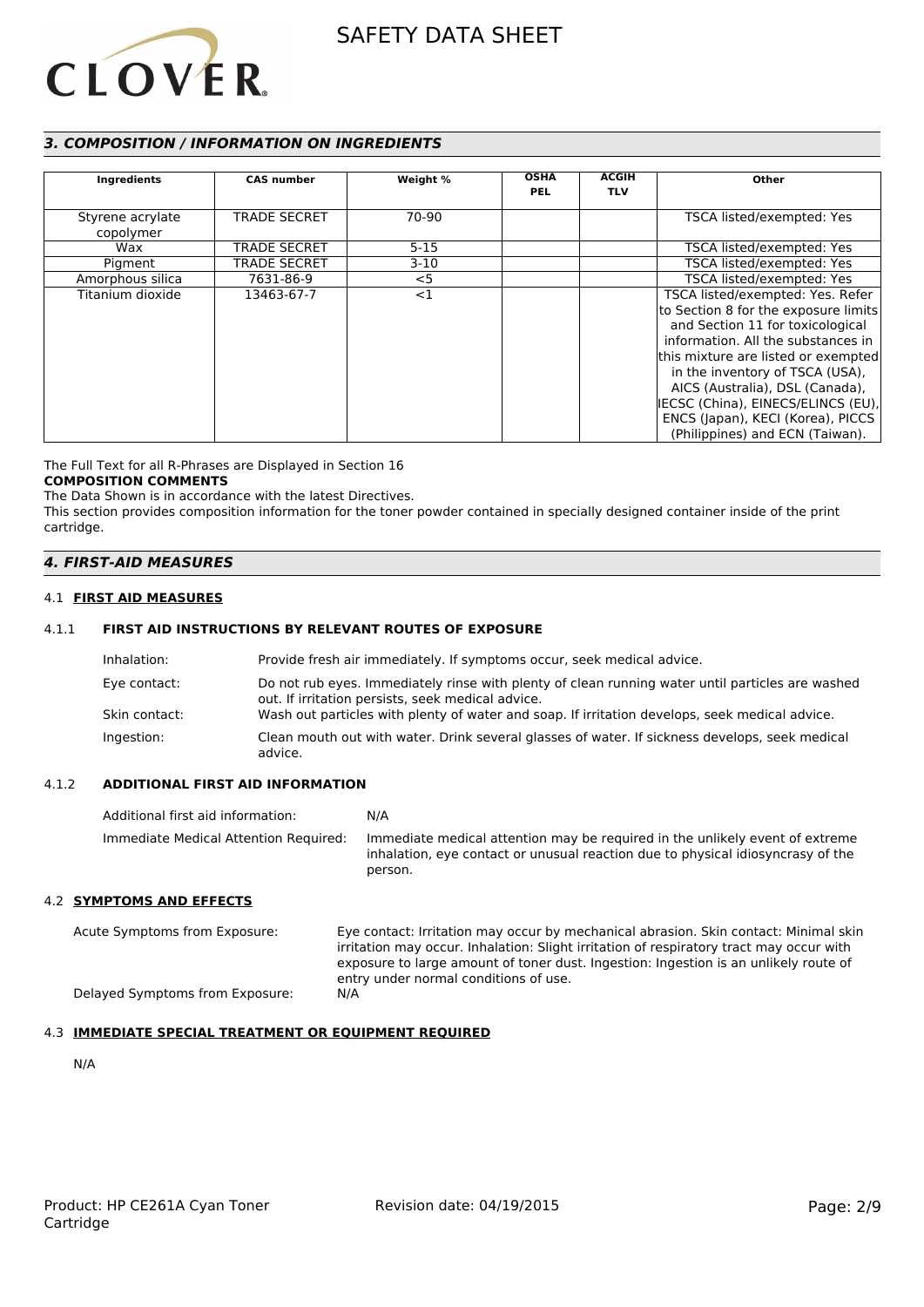

# *5. FIRE-FIGHTING MEASURES*

#### 5.1 **EXTINGUISHING MEDIA**

| Recommended Extinguishing Media:    | Water, foam, dry chemical |
|-------------------------------------|---------------------------|
| Extinguishing Media Not to be Used: | None known.               |

#### 5.2 **SPECIAL HAZARD**

Unusual Fire/Explosion Hazards: Toner, like most organic powders, is capable of creating a dust explosion when particles form thick clouds in the presence of an ignition source. Carbon monoxide and carbon dioxide are hazardous resulting gases.

Extinguishing Media Not to be Used: N/A

#### 5.3 **ADVICE FOR FIRE FIGHTERS**

Avoid inhalation of smoke. Wear protective cloting an wear self-contained breathing apparatus

#### *6. ACCIDENTAL RELEASE MEASURES*

#### 6.1 **PERSONAL PRECAUTIONS, PROTECTIVE EQUIPMENT AND EMERGENCY PROCEDURES**

#### 6.1.1 **PRECAUTIONS FOR NON-EMERGENCY PERSONNEL**

Avoid dispersal of dust in the air. (Do not clear dust surfaces with compressed air.). Do not breathe dust.

#### 6.1.2 **ADDITIONAL FIRST AID INFORMATION**

N/A

#### 6.1.3 **PERSONAL PROTECTION**

Wear personal protective equipment as described in Section 8.

#### 6.2 **ENVIRONMENTAL PRECAUTIONS**

Regulatory Information: Keep product out of sewers and watercourses.

#### 6.3 **METHODS AND MATERIAL FOR CONTAINMENT AND CLEANUP**

Spill or Leak Cleanup Procedures: Eliminate sources of ignition including sparks and flammables. Nonsparking tools should be used. Shelter the released material (powder) from wind to avoid dust formation and scattering. Vacuum or sweep the material into a sealed container. If a vacuum cleaner is used, it must be dust explosion-proof. Dispose of the material in accordance with Federal/state/local requirements.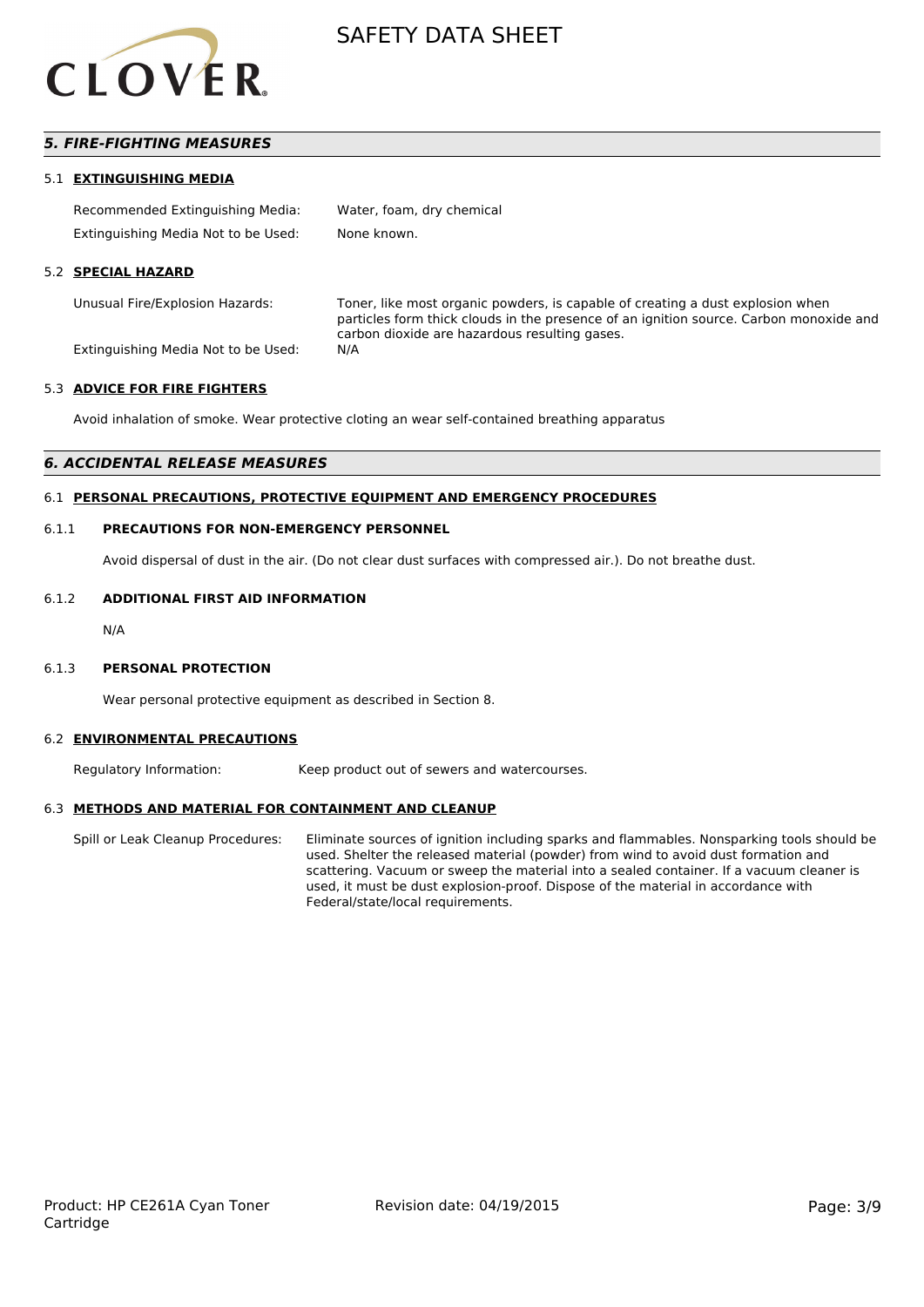

# *7. HANDLING AND STORAGE*

#### 7.1 **PRECAUTIONS FOR SAFE HANDLING**

Recommendations for Handling: No special precautions when used as intended. Keep containers closed, avoid creating dust. Keep away from ignition sources. Advice on General Hygiene: Never eat, drink or smoke in work areas. Practice good personal hygiene after using this material, especially before eating, drinking, smoking, using the restroom, or applying cosmetics.

#### 7.2 **CONDITIONS FOR SAFE STORAGE**

Avoid high temperatures, >100°F/32°C

#### 7.3 **SPECIFIC END USES**

Printing devices

#### *8. EXPOSURE CONTROLS/PERSONAL PROTECTION*

#### 8.1 **CONTROL PARAMETERS**

The best protection is to enclose operations and/or provide local exhaust ventilation at the site of chemical release in order to maintain airborne concentrations of the product below OSHA PELs (See Section 2). Local exhaust ventilation is preferred because it prevents contaminant dispersion into the work area by controlling it at its source.

#### 8.2 **EXPOSURE CONTROLS**

#### **Respiratory protection:**

IMPROPER USE OF RESPIRATORS IS DANGEROUS. Seek professional advice prior to respirator selection and use. Follow OSHA respirator regulations (29 CFR 1910.134 and 1910.137) and, if necessary, wear a NIOSH approved respirator. Select respirator based on its suitability to provide adequate worker protection for given work conditions, levels of airborne contamination, and sufficient levels of oxygen.

#### **Eye/Face Protection:**

Contact lenses are not eye protective devices. Appropriate eye protection must be worn instead of, or in conjunction with contact lenses.

#### **Hand/Skin Protection:**

For emergency or non-routine operations (cleaning spills, reactor vessels, or storage tanks), wear an SCBA. WARNING! Air purifying respirators do not protect worker in oxygen deficient atmospheres.

#### **Additional Protection:**

N/A

#### **Protective Clothing and Equipment:**

Wear chemically protective gloves, boots, aprons, and gauntlets to prevent prolonged or repeated skin contact. Wear splashproof chemical goggles and face shield when working with liquid, unless full face piece respiratory protection is worn.

#### **Safety Stations:**

Make emergency eyewash stations, safety/quick-drench showers, and washing facilities available in work area.

#### **Contaminated Equipment:**

Separate contaminated work clothes from street clothes. Launder before reuse. Remove material from your shoes and clean personal protective equipment. Never take home contaminated clothing.

#### **Comments:**

Never eat, drink or smoke in work areas. Practice good personal hygiene after using this material, especially before eating, drinking, smoking, using the restroom, or applying cosmetics.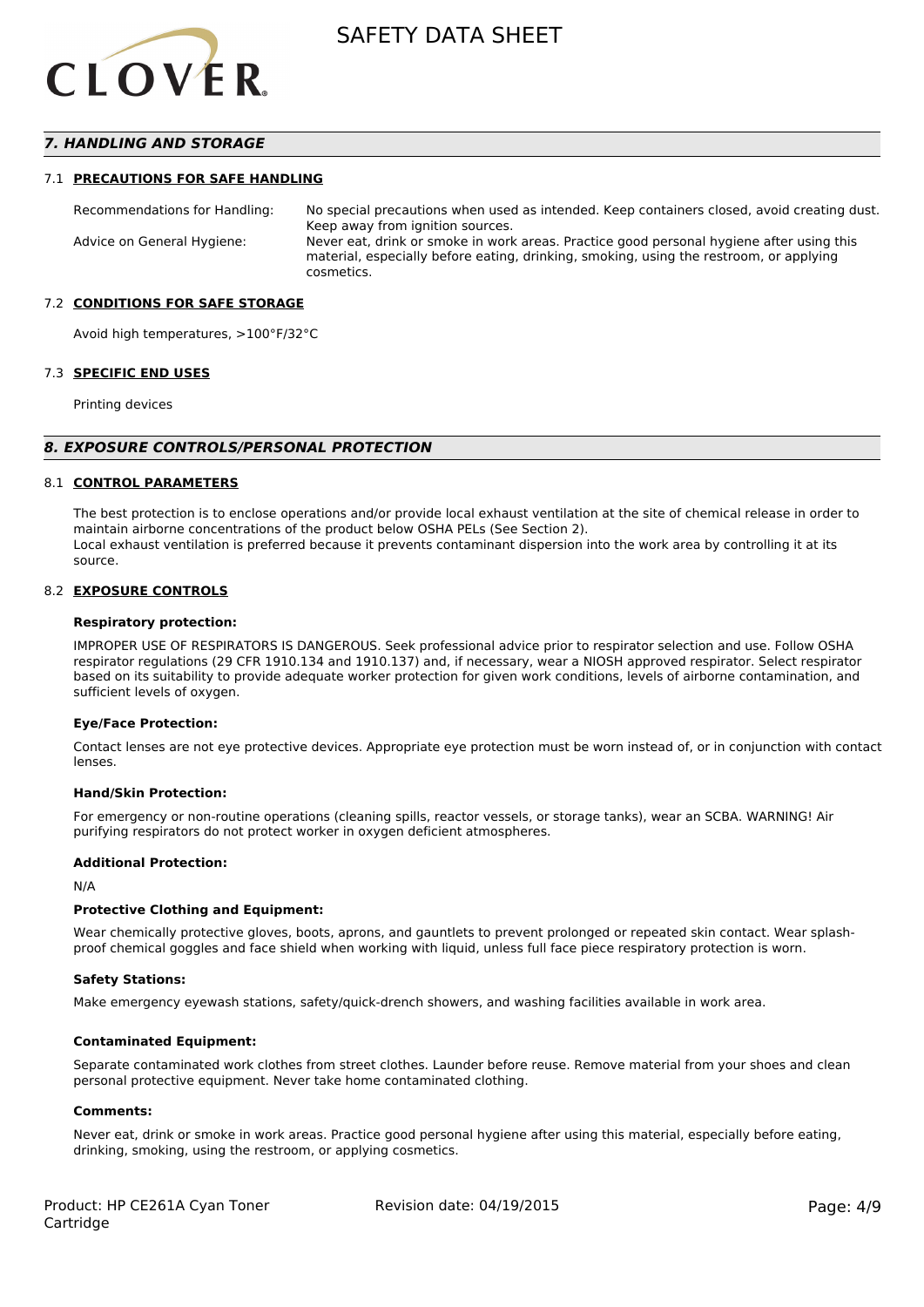

# *9. PHYSICAL AND CHEMICAL PROPERTIES*

# 9.1 **DETAIL INFORMATION**

| Physical state:            | APPEARANCE: Fine cyan powder |
|----------------------------|------------------------------|
| Color:                     | Cyan                         |
| Odor:                      | None or slight plastic odor  |
| Odor threshold:            | N/A                          |
|                            |                              |
| Boiling point:             | N/A                          |
| Melting point:             | N/A                          |
| Flash point:               | N/A                          |
| Explosion limits:          | N/A                          |
| Relative density:          | $1.0 - 1.5$                  |
| Auto-ignition temperature: | N/A                          |
|                            |                              |

#### 9.2 **OTHER INFORMATION**

SOLUBILITY: Negligible in water. Partially soluble in some organic solvents such as toluene and tetrahydrofuran.

# *10. CHEMICAL STABILITY AND REACTIVITY*

# 10.1 **Reactivity:**

| <b>Reactivity Hazards:</b><br><b>Data on Mixture Substances:</b> | None<br>None                                                                                                   |
|------------------------------------------------------------------|----------------------------------------------------------------------------------------------------------------|
| 10.2 Chemical Stability:                                         | The product is stable. Under normal conditions of storage and use, hazardous<br>polymerisation will not occur. |
| 10.3 Hazardous Polymerization:                                   | Stable under conditions of normal use.                                                                         |
| 10.4 Conditions to Avoid:                                        | Keep away from heat, flame, sparks and other ignition sources.                                                 |
| 10.5 Incompatible Materials:                                     | Strong oxidising materials                                                                                     |
| 10.6 Hazardous Decomposition:                                    | Will not occur.                                                                                                |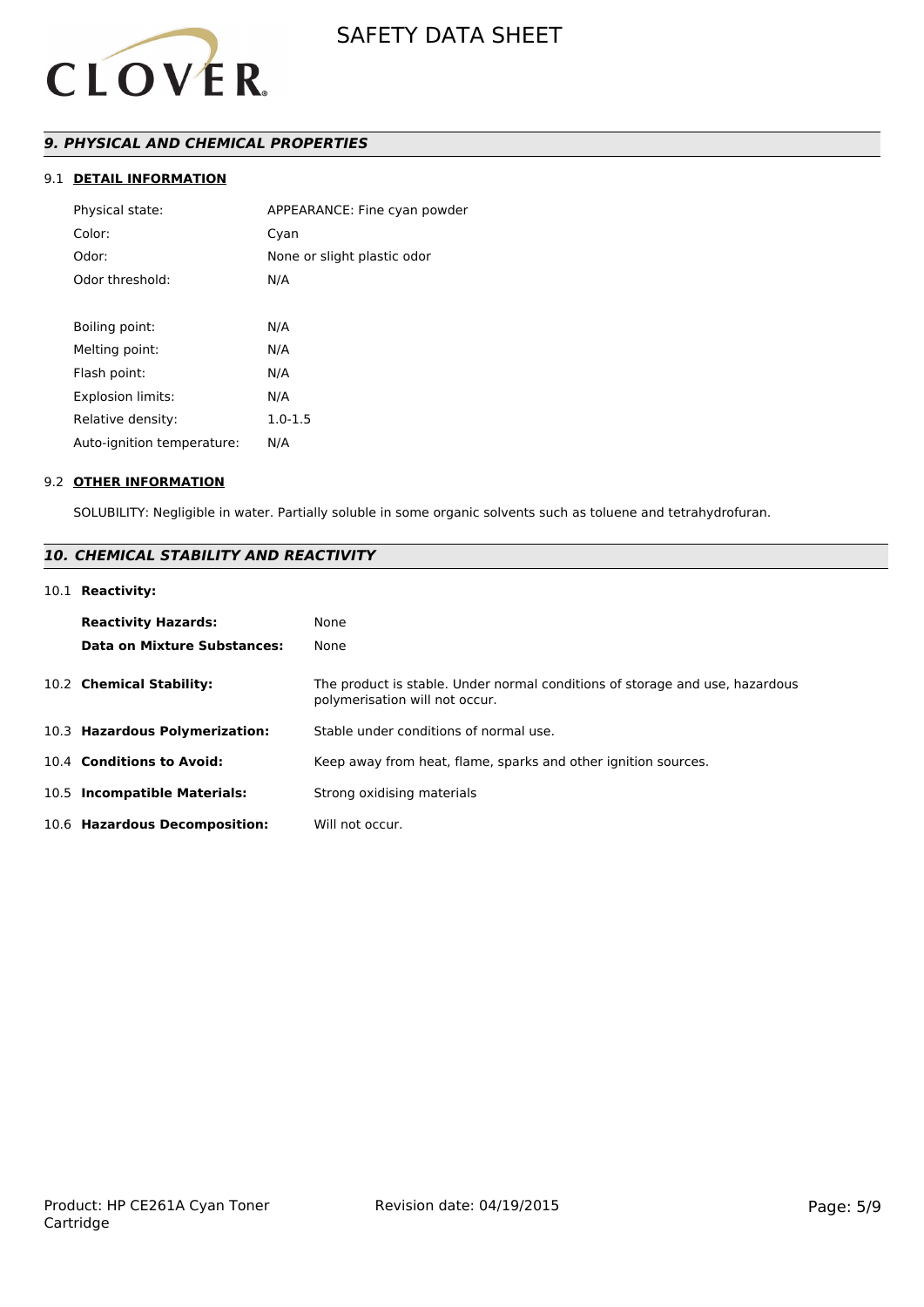

# *11. INFORMATION ON TOXICOLOGICAL EFFECT*

| <b>Mixtures:</b>                                               | According to our test results of this or similar mixture and the information provided by the<br>suppliers about the substances contained in this mixture, seriously damaging effect is not<br>expected when this mixture is treated in accordance with standard industrial practices and<br>Federal/state/local requirements. Refer to Section 2 for potential health effects and Section 4 for<br>first aid measures.                                                                                                                                                                                                                                                                                                                                                                                                                                                                                                                                                                                                                                       |
|----------------------------------------------------------------|--------------------------------------------------------------------------------------------------------------------------------------------------------------------------------------------------------------------------------------------------------------------------------------------------------------------------------------------------------------------------------------------------------------------------------------------------------------------------------------------------------------------------------------------------------------------------------------------------------------------------------------------------------------------------------------------------------------------------------------------------------------------------------------------------------------------------------------------------------------------------------------------------------------------------------------------------------------------------------------------------------------------------------------------------------------|
| <b>Acute Toxicity:</b>                                         | Oral: LD50 rat > 5,000 mg/kg (OECD 425) (a similar product)                                                                                                                                                                                                                                                                                                                                                                                                                                                                                                                                                                                                                                                                                                                                                                                                                                                                                                                                                                                                  |
| <b>Skin Corrosion/Irritation:</b>                              | N/A                                                                                                                                                                                                                                                                                                                                                                                                                                                                                                                                                                                                                                                                                                                                                                                                                                                                                                                                                                                                                                                          |
| <b>Serious Eye Damage:</b>                                     | N/A                                                                                                                                                                                                                                                                                                                                                                                                                                                                                                                                                                                                                                                                                                                                                                                                                                                                                                                                                                                                                                                          |
| Inhalation:                                                    | N/A                                                                                                                                                                                                                                                                                                                                                                                                                                                                                                                                                                                                                                                                                                                                                                                                                                                                                                                                                                                                                                                          |
| <b>Sensitization:</b>                                          |                                                                                                                                                                                                                                                                                                                                                                                                                                                                                                                                                                                                                                                                                                                                                                                                                                                                                                                                                                                                                                                              |
|                                                                | Respiratory Sensitization: No test data available. None of the substances in this mixture is<br>classified as a respiratory sensitizer.                                                                                                                                                                                                                                                                                                                                                                                                                                                                                                                                                                                                                                                                                                                                                                                                                                                                                                                      |
| <b>Mutagenicity:</b>                                           | Ames test (Salmonella typhimurium, Escherichia coli) negative. (a similar product)                                                                                                                                                                                                                                                                                                                                                                                                                                                                                                                                                                                                                                                                                                                                                                                                                                                                                                                                                                           |
| <b>Carcinogenicity:</b>                                        | No test data available. Titanium dioxide is listed by IARC as Group 2B (possibly carcinogenic to<br>humans); however, inhalation tests of titanium dioxide by Mujhle et al. (Reference 2 - Test Data)<br>showed no significant carcinogenicity. Moreover, IARC monograph vol. 93 states that exposure<br>levels are assumed to be lower in the user industries, with the possible exception of workers who<br>handle large quantities of titanium dioxide. Titanium oxide in this mixture is within small quantity<br>and mostly in a bound form. Therefore, no significant exposure to titanium dioxide is thought to<br>occur during the use of the product.                                                                                                                                                                                                                                                                                                                                                                                               |
| <b>Reproductive Toxicity:</b>                                  | No test data available. None of the substances in this mixture is classified for reproductive toxicity.                                                                                                                                                                                                                                                                                                                                                                                                                                                                                                                                                                                                                                                                                                                                                                                                                                                                                                                                                      |
| <b>STOT - Single Exposure:</b>                                 | N/A                                                                                                                                                                                                                                                                                                                                                                                                                                                                                                                                                                                                                                                                                                                                                                                                                                                                                                                                                                                                                                                          |
| <b>STOT - Multiple Exposure:</b>                               | No test data available. Inhalation test of a toner for two years showed no significant                                                                                                                                                                                                                                                                                                                                                                                                                                                                                                                                                                                                                                                                                                                                                                                                                                                                                                                                                                       |
|                                                                | carcinogenicity. (Reference 1 - Test Data) In rats chronic exposure to toner concentrations 4<br>mg/m3 and over lead to an accumulation of particles in the lung as well as to persistent<br>inflammatory processes and slight to moderate fibrotic changes in the lungs of rats. In hamsters<br>these effects were only observed at significantly higher concentrations ( $> 20$ mg/m3). The particle<br>accumulation in the lung tissue of the experimental animals is attributed to a damage and<br>overload of the lung clearance mechanisms and is called "lung overloading". This is not an effect<br>specific to toner dust but is generally observed when high concentrations of other, slightly soluble<br>dusts are inhaled. The lowest-observable-effect-level (LOEL) was 4 mg/m3 and the no-observable-<br>effect-level (NOEL) was 1 mg/m3 in rats. The NOEL was greater than 6 mg/m3 in hamsters.<br>(Reference 2 - Test Data) Toner concentration under the normal use of this product is estimated<br>less than 1 mg/m3.                      |
| Ingestion:                                                     | N/A                                                                                                                                                                                                                                                                                                                                                                                                                                                                                                                                                                                                                                                                                                                                                                                                                                                                                                                                                                                                                                                          |
| <b>Hazard Class Information:</b>                               | N/A                                                                                                                                                                                                                                                                                                                                                                                                                                                                                                                                                                                                                                                                                                                                                                                                                                                                                                                                                                                                                                                          |
| <b>Mixture on Market Data:</b>                                 | N/A                                                                                                                                                                                                                                                                                                                                                                                                                                                                                                                                                                                                                                                                                                                                                                                                                                                                                                                                                                                                                                                          |
| Symptoms:                                                      | N/A                                                                                                                                                                                                                                                                                                                                                                                                                                                                                                                                                                                                                                                                                                                                                                                                                                                                                                                                                                                                                                                          |
| Delayed/Immediate Effects: N/A<br><b>Test Data on Mixture:</b> | (Reference 1) "Negative Effect of Long-term Inhalation of Toner on Formation of<br>8-Hydroxydeoxyguanosine in DNA in the Lungs of Rats in Vivo", Yasuo Morimoto, et. Al., Inhalation<br>Toxicology, Vol. 17 (13) 749-753 (2005) (Reference 2) Studies by Muhle, Bellmann, Creutzenberg<br>et al. "Lung clearance and retention of toner, utilizing a tracer technique during chronic inhalation<br>exposure in rats." Fundam. Appl. Toxicol 17 (1991) p.300-313. "Lung clearance and retention of<br>toner, TiO2, and crystalline silica, utilizing a tracer technique during chronic inhalation exposure in<br>Syrian golden hamsters." Inhal. Toxicol. 10 (1998) p.731-751. "Subchronic inhalation study of<br>toner in rats." Inhal. Toxicol. 2 (1990) p.341-360. "Pulmonary response to toner upon chronic<br>inhalation exposure in rats." Fundam. Appl. Toxicol. 17 (1991) p.280-299 "Pulmonary response to<br>toner, TiO2 and crystalline silica upon chronic inhalation exposure in Syrian golden hamsters."<br>Inhal. Toxicol. 10 (1998) p.699-729. |
| <b>Not Meeting Classification:</b>                             | N/A                                                                                                                                                                                                                                                                                                                                                                                                                                                                                                                                                                                                                                                                                                                                                                                                                                                                                                                                                                                                                                                          |
| <b>Routes of Exposure:</b>                                     | N/A                                                                                                                                                                                                                                                                                                                                                                                                                                                                                                                                                                                                                                                                                                                                                                                                                                                                                                                                                                                                                                                          |
| <b>Interactive Effects:</b>                                    | N/A                                                                                                                                                                                                                                                                                                                                                                                                                                                                                                                                                                                                                                                                                                                                                                                                                                                                                                                                                                                                                                                          |
| <b>Absence of Specific Data:</b>                               | N/A                                                                                                                                                                                                                                                                                                                                                                                                                                                                                                                                                                                                                                                                                                                                                                                                                                                                                                                                                                                                                                                          |
| Mixture vs Substance Data: N/A                                 |                                                                                                                                                                                                                                                                                                                                                                                                                                                                                                                                                                                                                                                                                                                                                                                                                                                                                                                                                                                                                                                              |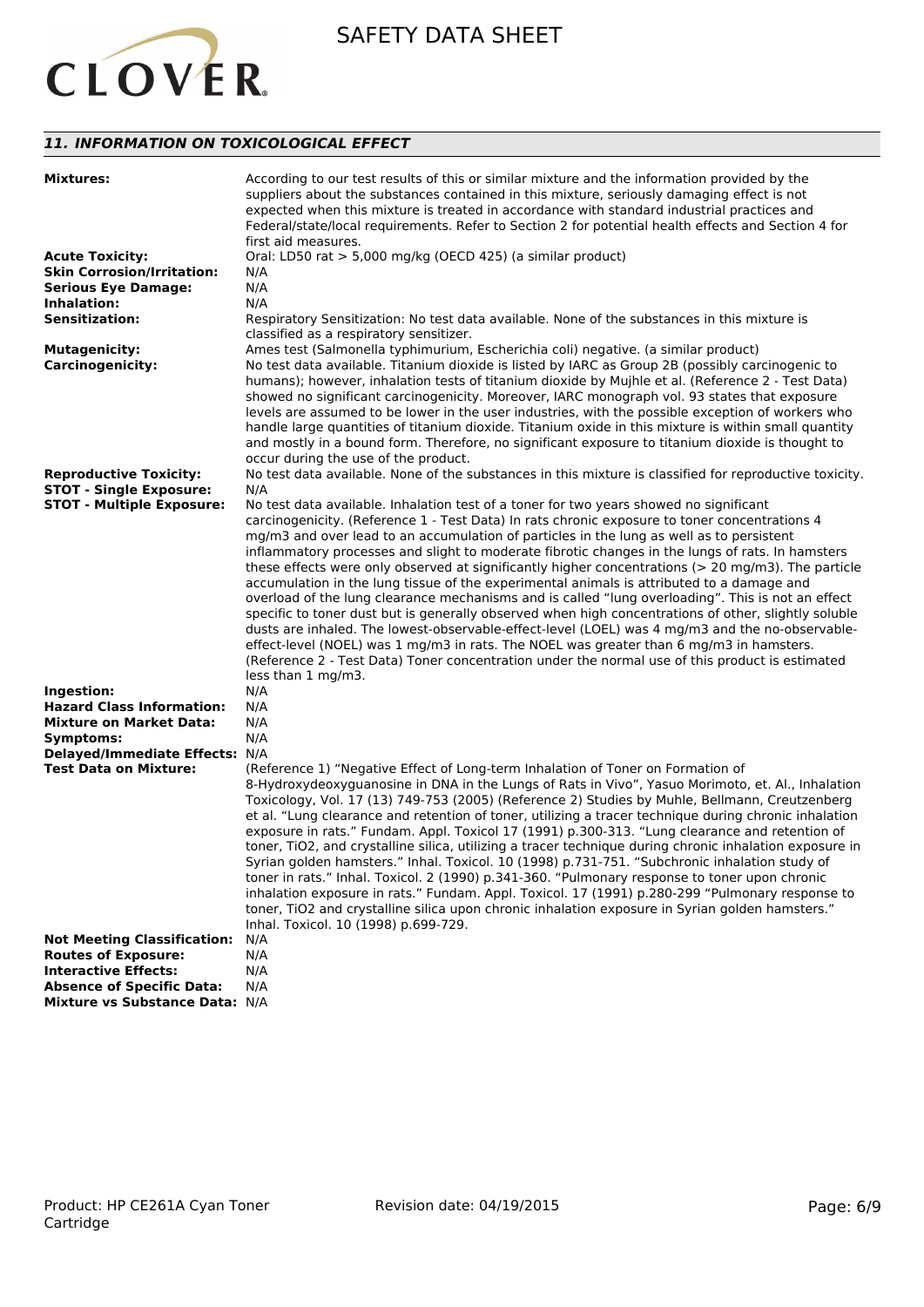

# *12. ECOLOGICAL INFORMATION*

| 12.1 <b>Eco toxicity:</b>           | According to the information provided by the suppliers about the substances contained in this<br>mixture, this mixture is not expected to be harmful to ecology. |
|-------------------------------------|------------------------------------------------------------------------------------------------------------------------------------------------------------------|
| 12.2 Degradability:                 | N/A                                                                                                                                                              |
| 12.3 Bioaccumulation Potential: N/A |                                                                                                                                                                  |
| 12.4 Mobility in Soil:              | N/A                                                                                                                                                              |
| 12.5 PBT & vPvB Assessment:         | N/A                                                                                                                                                              |
| 12.6 Other Adverse Effects:         | None known.                                                                                                                                                      |

# *13. DISPOSAL CONSIDERATIONS*

#### **Disposal Information:**

 Dispose as a solid waste in accordance with local authority regulations. Empty container retains product residue.

#### **Physical/Chemical Properties that affect Treatment:**

Symbol: This product is not classified as dangerous

Risk Phrases: This product is not classified according to the federal, state and local environmental regulations.

#### **Waste Treatment Information:**

Do not shred toner cartridge, unless dust-explosion prevention measures are taken. Finely dispersed particles may form explosive mixtures in air. Dispose of in compliance with federal, state, and local regulations.

# **Personal Protection Required:**

N/A

| <b>14. TRANSPORT INFORMATION</b> |                                                                                                                                             |  |
|----------------------------------|---------------------------------------------------------------------------------------------------------------------------------------------|--|
| 14.1 <b>ID Number:</b>           | None. Not a regulated material under the United State DOT, IMDG, ADR, RID, or ICAO/IATA.                                                    |  |
| 14.2 Shipping Name:              | None. Not a regulated material under the United State DOT, IMDG, ADR, RID, or ICAO/IATA.                                                    |  |
| 14.3 Hazard Class:               | None. Not a regulated material under the United State DOT, IMDG, ADR, RID, or ICAO/IATA.                                                    |  |
| 14.4 Packing Group:              | N/A                                                                                                                                         |  |
| 14.5 Environmental Hazards:      | Not a marine pollutant according to the IMDG Code. Not environmentally hazardous according<br>to the UN Model Regulations, ADR, RID or ADN. |  |
| 14.6 User Precautions:           | Do not open or break a container during transportation unless absolutely needed.                                                            |  |
| 14.7 Bulk Transport:             | N/A                                                                                                                                         |  |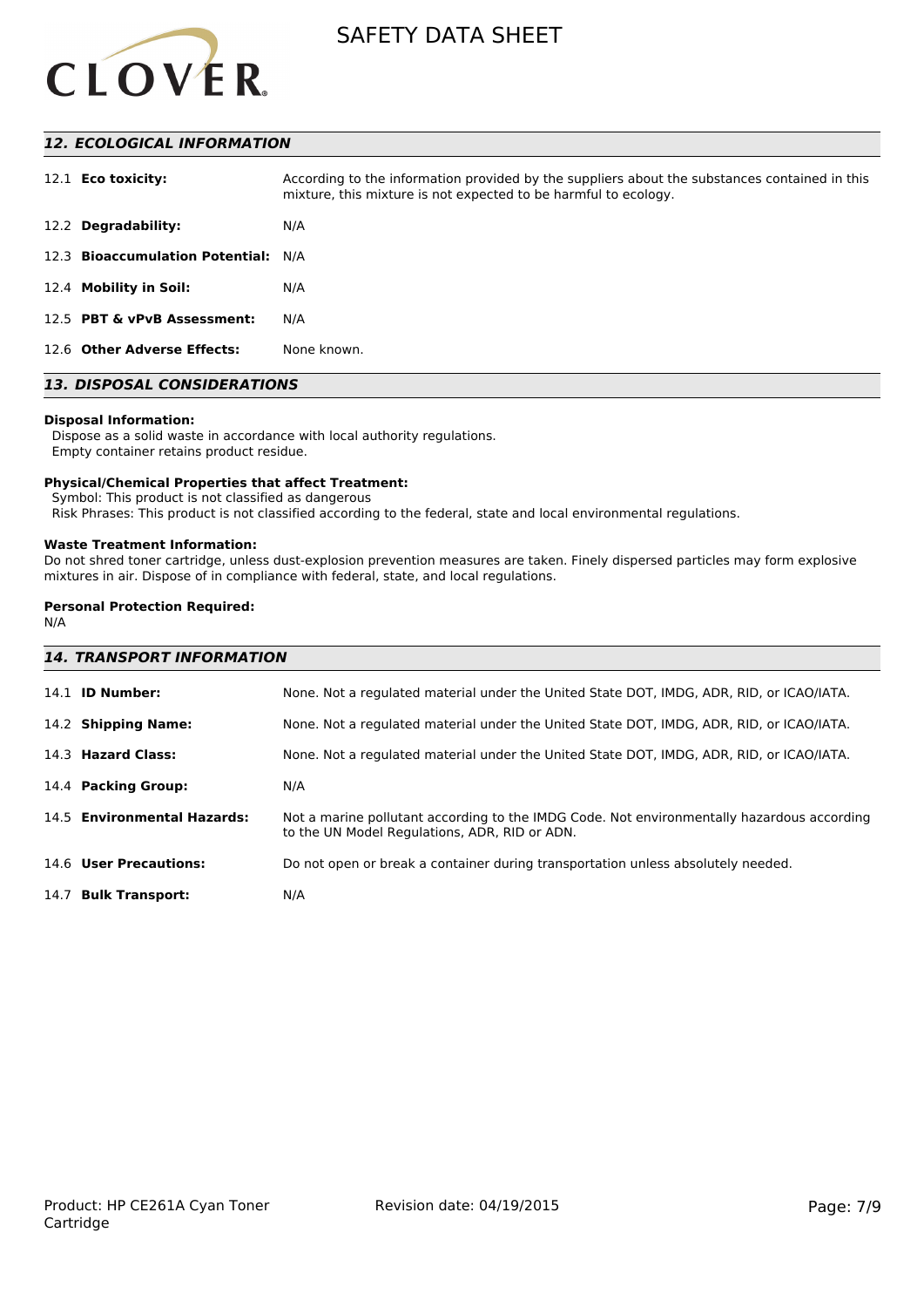

# *15. REGULATORY INFORMATION*

15.1 **Regulatory Information:** TSCA: All the substances in this mixture are listed or exempted in accordance with TSCA.

**EPA Regulatory Information:** N/A

**CERCLA Reportable Quantity:** Not applicable to this mixture.

#### 15.2 **Superfund Information:**

**Hazard Categories:**

**Immediate:** N/A

**Delayed:** N/A

**Fire:** N/A

**Pressure:** N/A

**Reactivity:** N/A

**Section 302 - Extremely Hazardous:** Not applicable to this mixture.

**Section 311 - Hazardous:** Immediate health hazard: No (All the ingredients of this product are bound within the mixture.) Chronic health hazard: No (All the ingredients of this product are bound within the mixture.) Sudden release of pressure hazard: No Reactive hazard: No

|                                    | 15.3 State Regulations:      | California Proposition 65 (Safe Drinking Water and Toxic Enforcement Act of 1986): This<br>product is in compliance with the regulation as all ingredients are bound within the<br>mixture.   |  |
|------------------------------------|------------------------------|-----------------------------------------------------------------------------------------------------------------------------------------------------------------------------------------------|--|
| 15.4 Other Regulatory Information: |                              | This mixture complies with the requirements of the RoHS Directive 2011/65/EU and its<br>amendment directives. Please refer to any other Federal/state/local measures that may be<br>relevant. |  |
|                                    | <b>16. OTHER INFORMATION</b> |                                                                                                                                                                                               |  |
|                                    | <b>General Comments:</b>     | This information is based on our current knowledge. It should not therefore be construed as                                                                                                   |  |

guaranteeing specific properties of the products as described or their suitability for a particular

application

**Creation Date of this SDS:** 05/19/2015